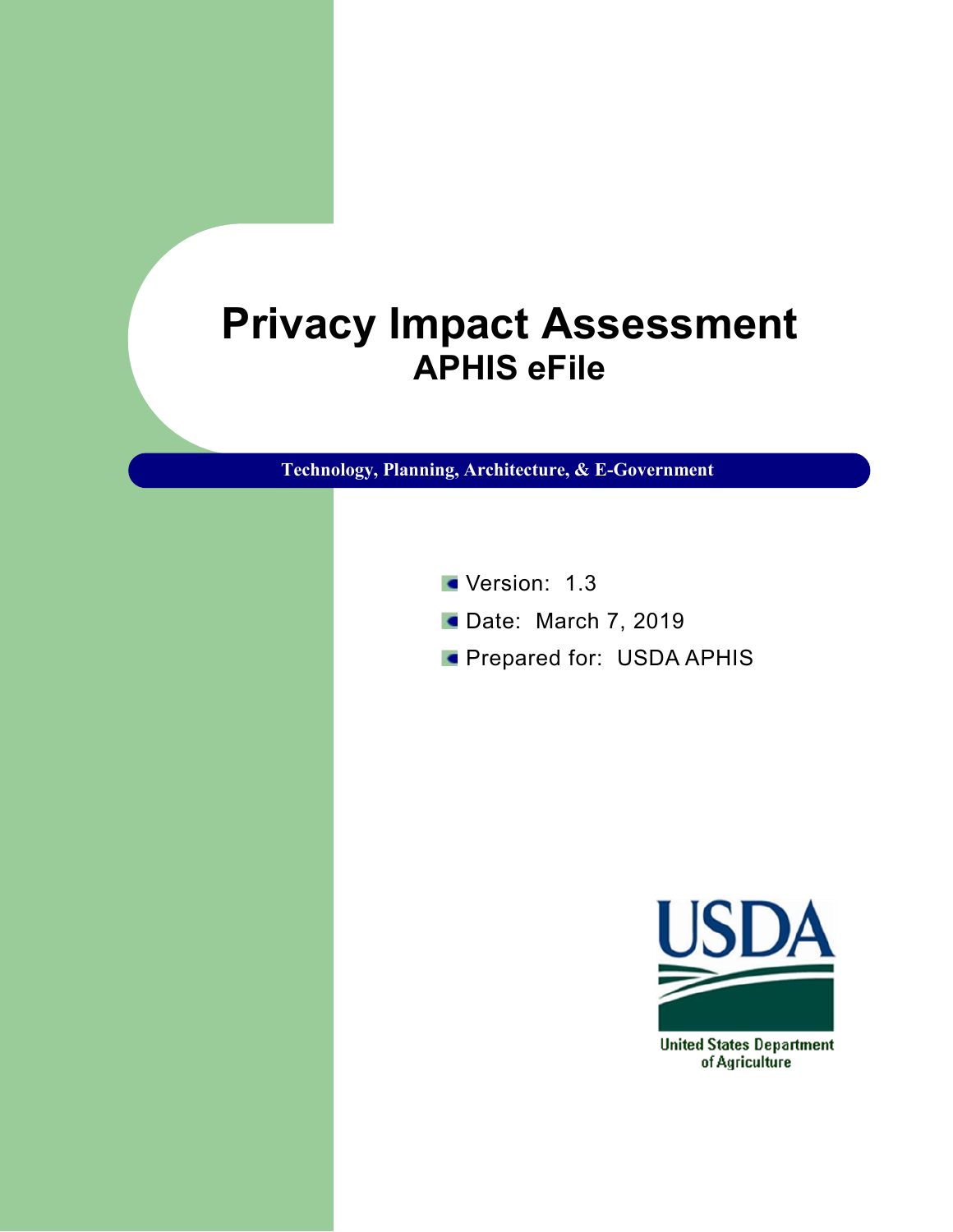

# **Privacy Impact Assessment for the**

## **APHIS eFile System**

**March 7, 2019**

**Contact Point John Golden Animal and Plant Health Inspection Service 301 851-2688**

**Reviewing Official**  *Tonya Woods, APHIS Privacy Act Officer* **United States Department of Agriculture** *(301) 851-4076*

Danna Mingo, MRP Privacy Compliance Officer United States Department of Agriculture (301) 851-2487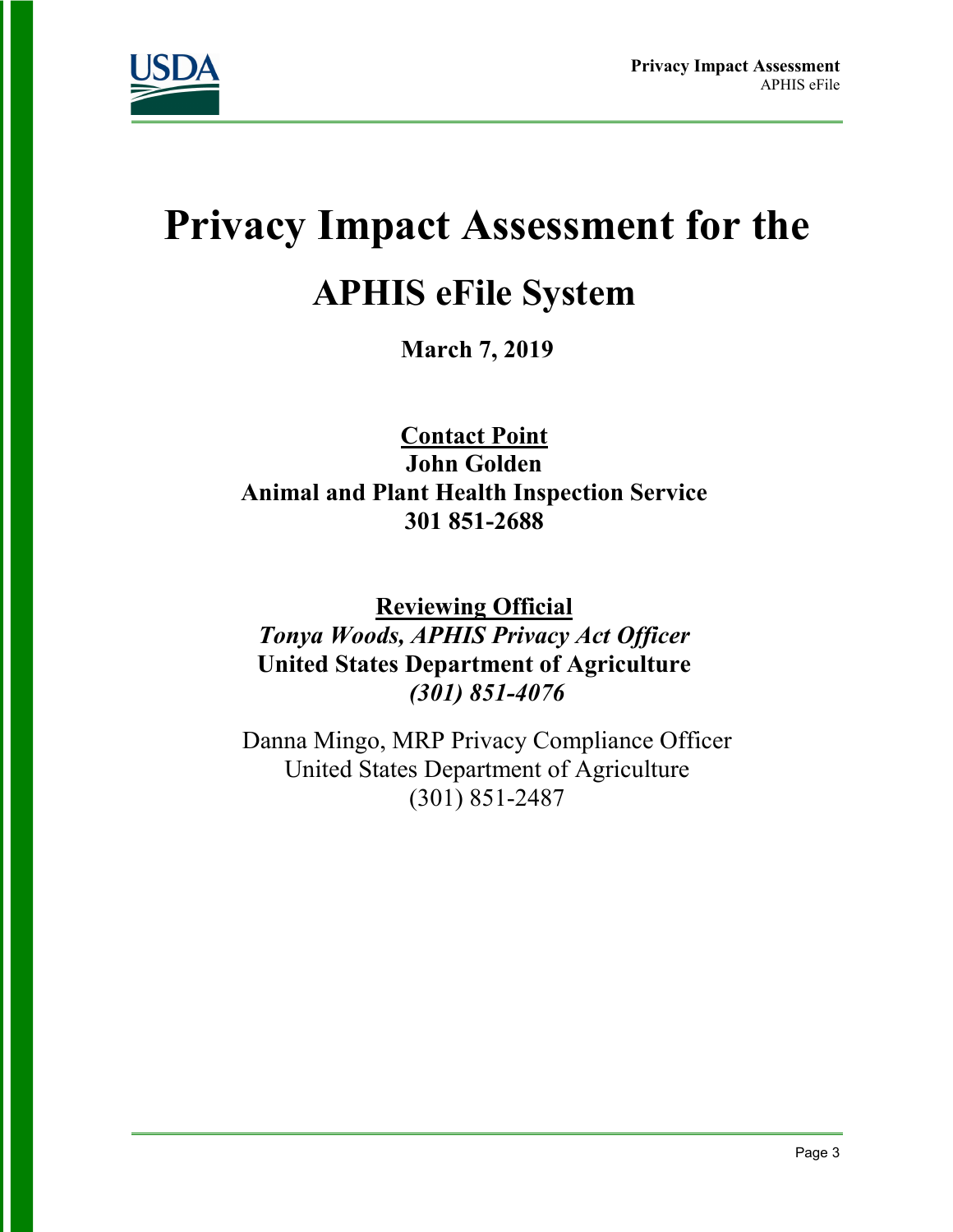

## **Abstract**

This Privacy Impact Assessment (PIA) is for the USDA, Animal and Plant Health Inspection eFile System. The APHIS eFile system provides a web-based tool that enables the public to apply for, check status of application(s), and receive APHIS permits on-line. This PIA is being conducted to determine the potential impact of the data which is collected via APHIS eFile.

## **Overview**

The Animal and Plant health Inspection Services (APHIS) of the United States Department of Agriculture (USDA) is charged with protecting the health and value of American agriculture and natural resources from the introduction of destructive plant and animal diseases and pests. These efforts support the overall mission to protect and promote agriculture and natural resources.

APHIS eFile consist of a set of secure Web-based interfaces on the SalesForce platform, which include permit application interface that supports the entry, update, submission, and tracking of APHIS permit applications by the public. It also contains an interface that supports regulatory processing and issuance of said permits by APHIS staff.

This PIA is being created for the APHIS eFile which is a cloud provided solution.

## **Section 1.0 Characterization of the Information**

The following questions are intended to define the scope of the information requested and/or collected as well as reasons for its collection as part of the program, system, rule, or technology being developed.

#### **1.1 What information is collected, used, disseminated, or maintained in the system?**

Customer – Customers enter permit application information, check the status of permit applications, and view permit responses. Customers also collaborate with the APHIS Permit Staff to verify accuracy of the permit and to ensure all requirements are met.

The system uses the following information about customers:

- Name (including full name, mother's maiden name, maiden name of the individual, nickname or alias, business name)
- Telephone number (including work, Fax and home numbers)
- Address Information (include mailing address, email address, and organization name and job function)
- Date/Place or birth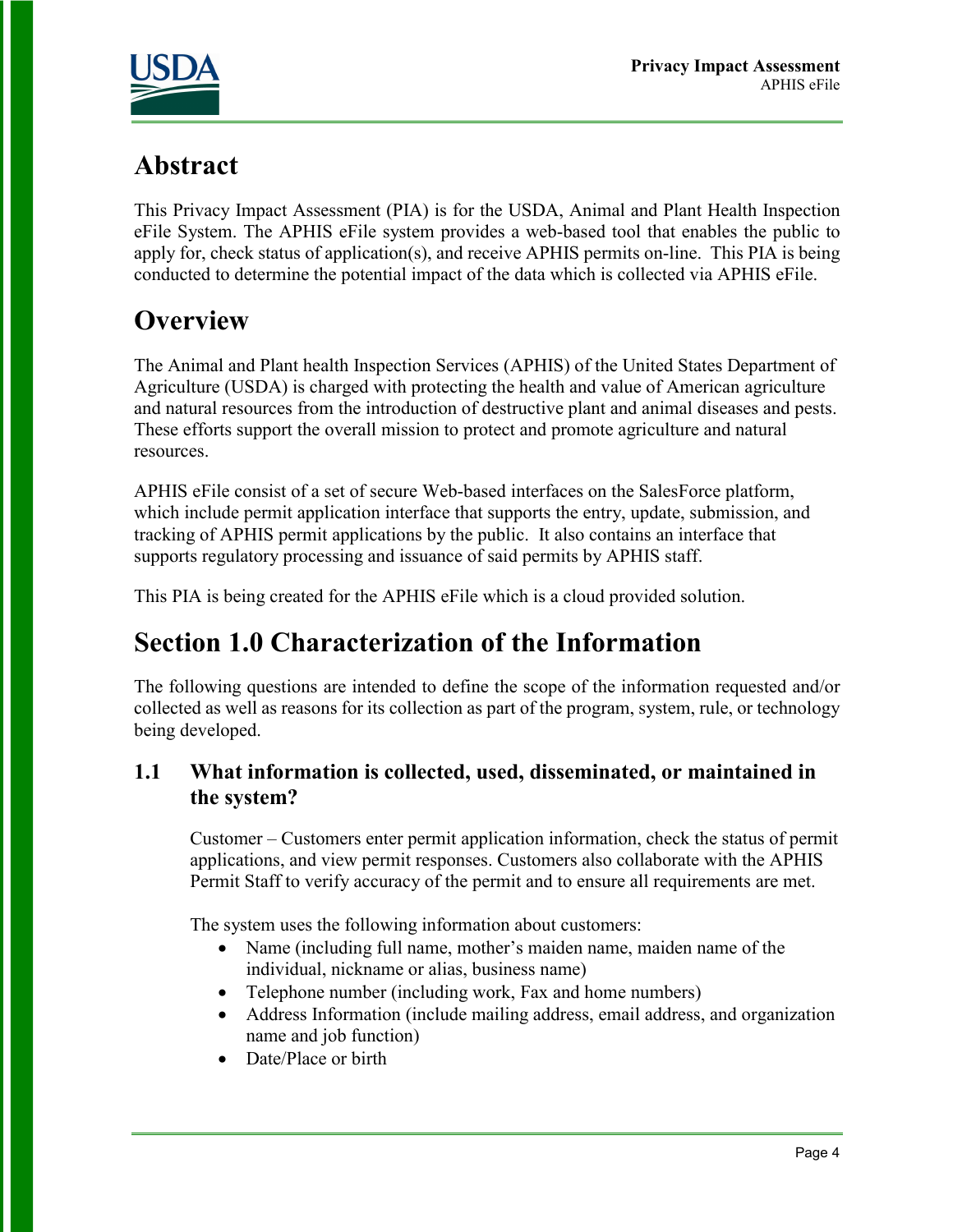

- Name, quantity, country of origin and intended use of regulated articles (organisms and materials) to be imported.
- Photographic image/identifying characteristics
- Proposed Articles to be permitted
- Risk mitigation requirements
- Compliance agreements and inspection reports
- Shipment Information (including country of origin)
- Handwriting or an image of the signature
- Destination addresses for shipments of regulated articles, including contact name and phone number.
- Miscellaneous identification numbers (national accreditation number and state license numbers.
- Planned dates and ports of entries for shipments, planned quantities of permitted articles in shipments.
- For Biotechnology Regulatory Service (BRS) permit applications, the applicant may declare that some permit application information is Confidential Business Information (CBI), a designation allowed under Section (b)(4) of the Freedom of Information Act, which exempts from disclosure certain types of information related to trade secrets and commercial or financial information.

The system uses the following information about employees:

- Name, address (including mailing address), telephone number (including work, FAX and home numbers), email address, and organization name and job function.
- For APHIS permits staff who signs permits, the system uses a digital image of the handwritten employee signature for printing on the permit.

Other - State regulatory agencies review permit applications, and enter comments about draft permit conditions. Agricultural Inspectors from the U.S. Customs and Border Protection use APHIS eFile to view permits and confirm the validity of permits.

The system uses the following information about other:

• Name, address (including mailing address), telephone number (including work, FAX and home numbers), email address, and organization name and job function.

#### **1.2 What are the sources of the information in the system?**

Permit applications submitted by permit applicants (importers, import brokers, and researchers). Comments provided by APHIS permits staff and state officials in order to issue a permit.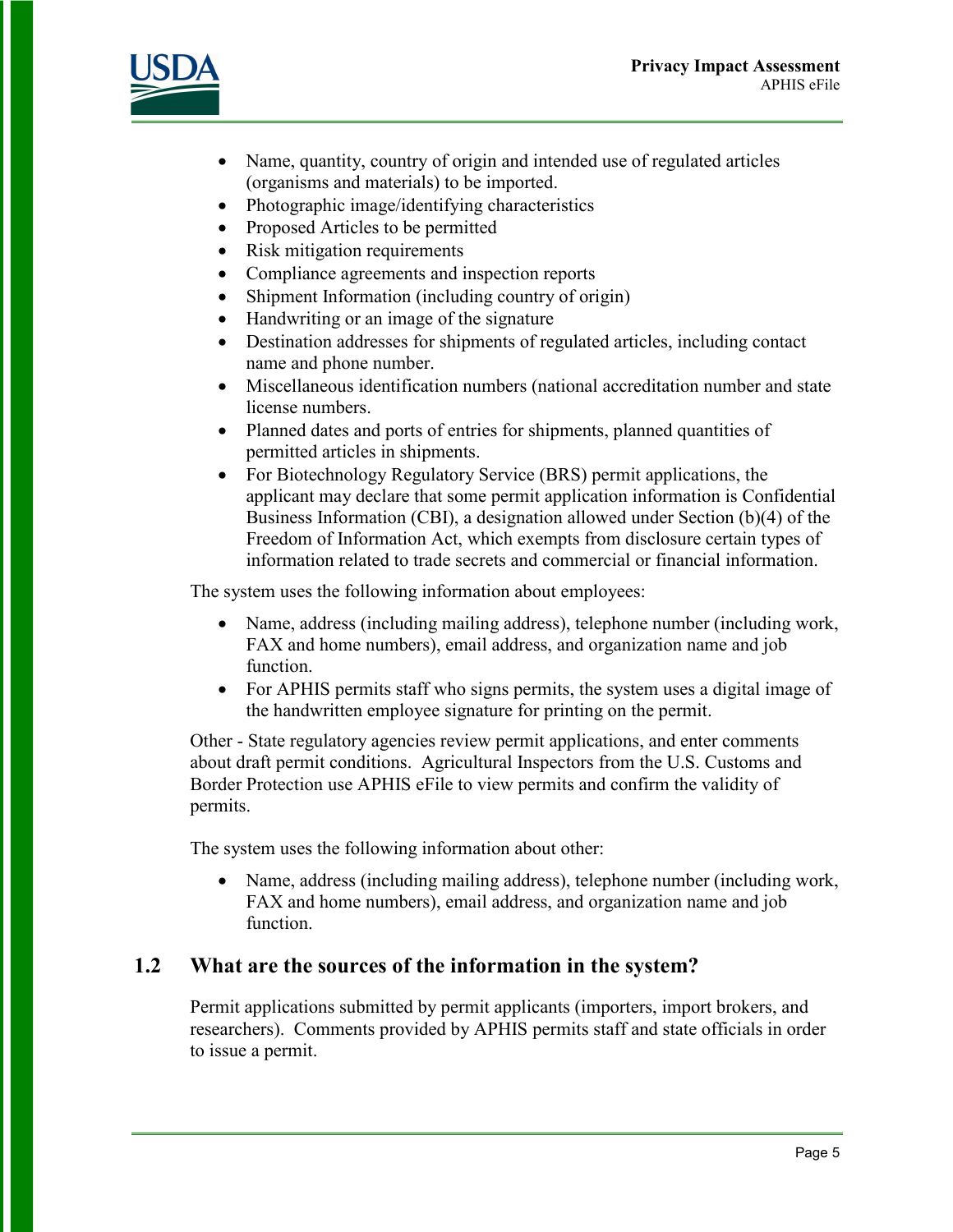

#### **1.3 Why is the information being collected, used, disseminated, or maintained?**

The principle purpose of collecting data in APHIS eFile is to collect information related to the application of a permit, fees associated with permits, and to track status information relating to issuance of a permit and the final outcome.

#### **1.4 How is the information collected?**

The information is collected through an online application.

The decision-making process is an online series of steps followed by the APHIS customer (applicant), APHIS employee, and other government agency staff who are required to review the information regarding permit issuance.

#### **1.5 How will the information be checked for accuracy?**

The system includes required fields where the applicant must enter data before proceeding to the next page of the application. The applicant has an opportunity to review their information and must certify that the information was entered correctly prior to submission.

APHIS employees, and other government agency officials are required to review the information regarding permit issuance. Manual verification involves the following steps:

- The APHIS reviewer confirms in APHIS eFile that all information was received and is complete.
- If information is missing, they can use APHIS eFile to request more information as required.

#### **1.6 What specific legal authorities, arrangements, and/or agreements defined the collection of information?**

Dog permitting is covered under The Animal Welfare Act (AWA). The BRS permits are covered under The Plant Protection Act.

#### **1.7 Privacy Impact Analysis: Given the amount and type of data collected, discuss the privacy risks identified and how they were mitigated.**

The information collected (when obtained as a whole) could identify individuals and their activities with regards to APHIS permitting. This information is protected through various levels of security and policy. The system itself is protected by role-based access layers and positive identification techniques to ensure that only people authorized can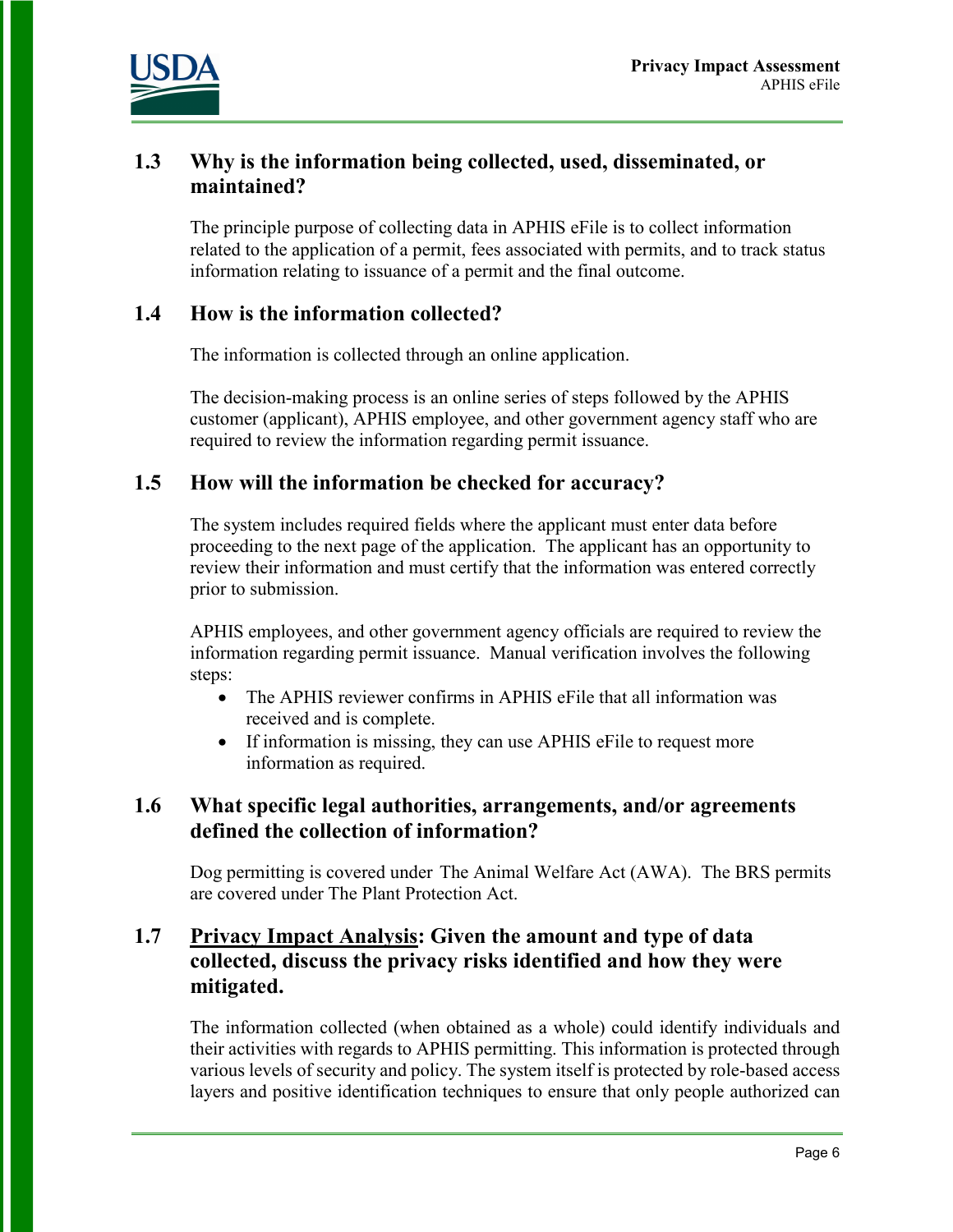

view information. [*Note:* Due to the level of development customization in the cloud platform, identified PII cannot be encrypted.] Auditing is being performed and system audit logs are being reviewed for suspicious activity.

## **Section 2.0 Uses of the Information**

The following questions are intended to delineate clearly the use of information and the accuracy of the data being used.

#### **2.1 Describe all the uses of information.**

The principle purpose of collecting data from an individual is to collect information related to the application of a permit, fees associated with permits, and to track status information relating to issuance of a permit and the final outcome.

Data will also be used to manage and issue permits and notifications; perform inspections, investigations, and permit-related activities; prepare permits, letters, and other documents; generate reports to evaluate quality control and effectiveness of the program (These reports may include privacy data such as name and address); determine if the action requested in the permit application would be additionally subject to other Federal or State authorities; and facilitate and account for payments.

#### **2.2 What types of tools are used to analyze data and what type of data may be produced?**

Inherent Salesforce platform tools are used.

#### **2.3 If the system uses commercial or publicly available data please explain why and how it is used.**

Not Applicable. The system does not use commercial or publicly available data.

#### **2.4 Privacy Impact Analysis: Describe any types of controls that may be in place to ensure that information is handled in accordance with the above described uses.**

This information is protected through various levels of security and policy. The system itself is protected by role-based access layers and positive identification techniques to ensure that only people authorized to view and act upon information about others can do so.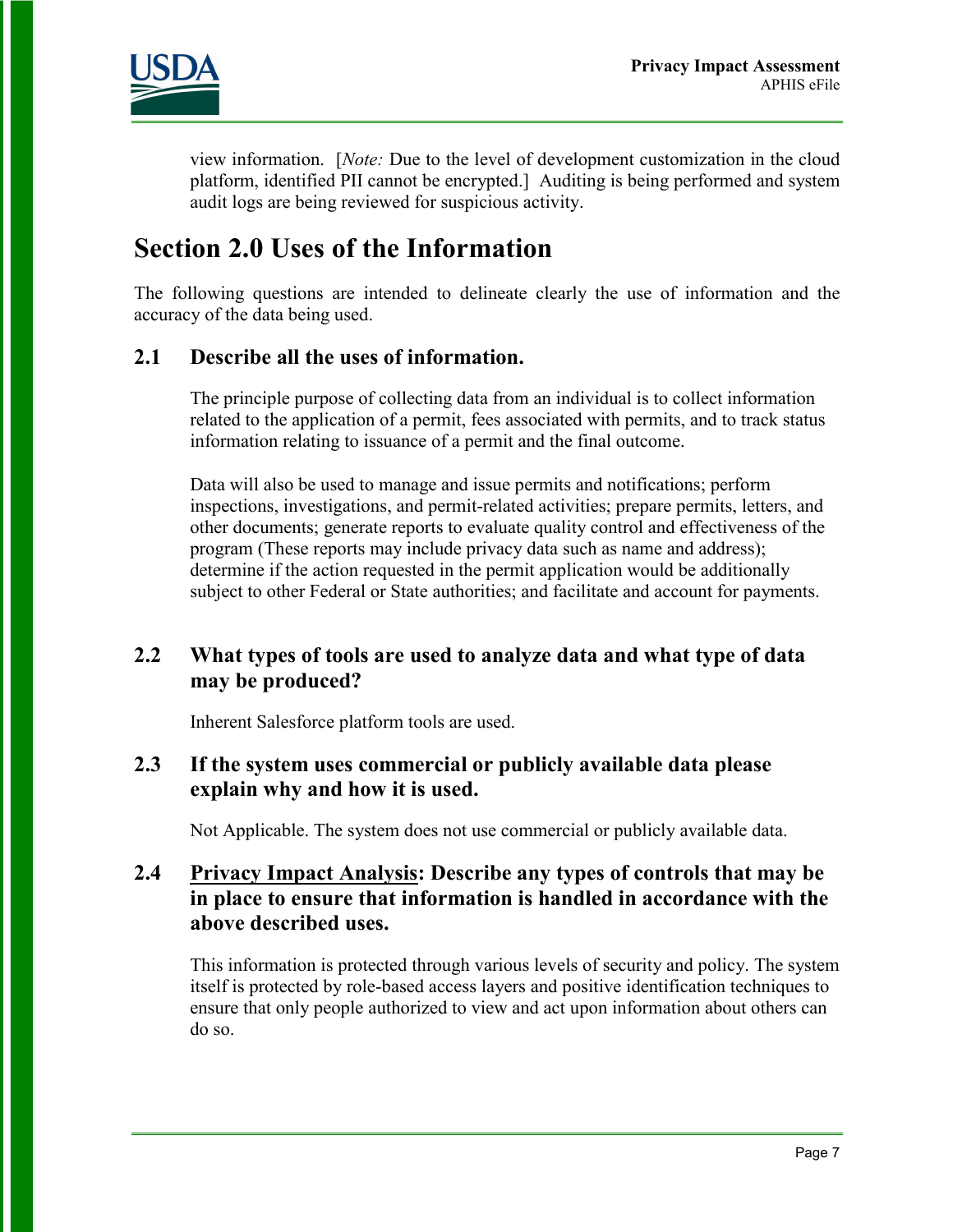

## **Section 3.0 Retention**

The following questions are intended to outline how long information will be retained after the initial collection.

#### **3.1 How long is information retained?**

Dog Permitting:

Paper and electronic records will be retained in accordance with disposition authority NI-463-09-9 which is currently being updated. Some records considered as permanent will be maintained in accordance with NARA requirements.

Limited Animal Welfare Act electronic records are maintained permanently on a separate secured server for trend analysis and maintained by NARA.

BRS Records are proposed to be retained for 30 years.

#### **3.2 Has the retention period been approved by the component records officer and the National Archives and Records Administration (NARA)?**

Dog permitting disposition authority in being updated and pending approval.

BRS records retention schedule is pending approval.

#### **3.3 Privacy Impact Analysis: Please discuss the risks associated with the length of time data is retained and how those risks are mitigated.**

The system must maintain a disposition authority and without approval to destroy records the data will be maintained longer than needed. This has negative impacts on the privacy risk of the data. Once the NARA disposition is approved the system owner will ensure records are destroyed according to the authority.

## **Section 4.0 Internal Sharing and Disclosure**

The following questions are intended to define the scope of sharing within the United States Department of Agriculture.

#### **4.1 With which internal organization(s) is the information shared, what information is shared and for what purpose?**

At this time APHIS eFile does not share information internally.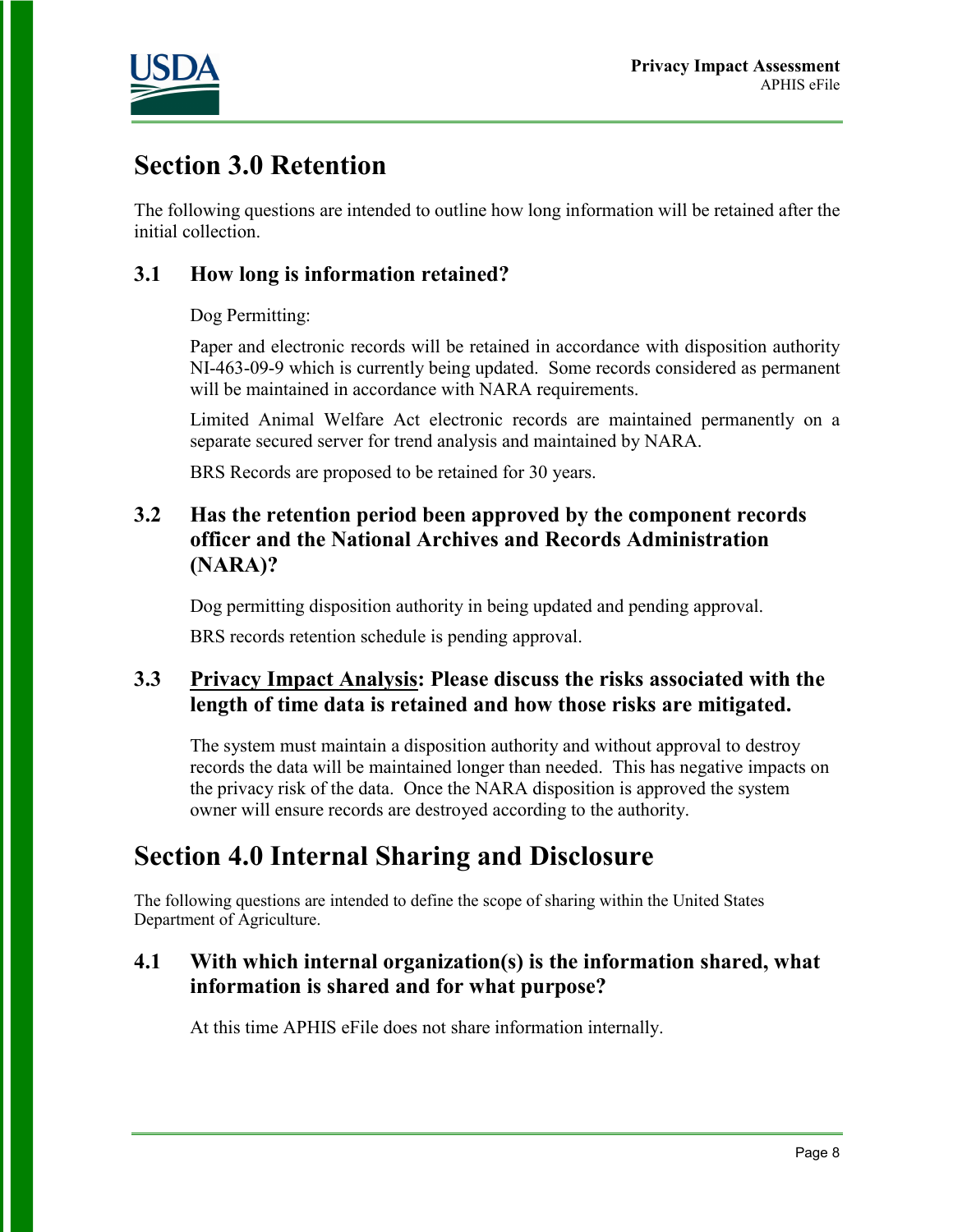

**4.2 How is the information transmitted or disclosed?** 

 $N/A$ 

**4.3 Privacy Impact Analysis: Considering the extent of internal information sharing, discuss the privacy risks associated with the sharing and how they were mitigated.** 

N/A

## **Section 5.0 External Sharing and Disclosure**

The following questions are intended to define the content, scope, and authority for information sharing external to USDA which includes Federal, state and local government, and the private sector.

#### **5.1 With which external organization(s) is the information shared, what information is shared, and for what purpose?**

Information is shared to agencies such as Department of Homeland Security (DHS) Custom and Border Protection (CBP) agents who work to support the APHIS mission at various ports of entry.

**5.2 Is the sharing of personally identifiable information outside the Department compatible with the original collection? If so, is it covered by an appropriate routine use in a SORN? If so, please describe. If not, please describe under what legal mechanism the program or system is allowed to share the personally identifiable information outside of USDA.** 

The information shared outside the USDA is compatible with its original collection as it is used directly to monitor and enforce the regulations governing the issuance of permits. The outside agencies that use the information assist the USDA in protecting and enforcing their policies at the various ports of entry across the United States and its territories. This sharing is covered by an appropriate routine use in [APHIS-10](http://www.ocio.usda.gov/sites/default/files/docs/2012/APHIS-10_APHIS_Comprehensive_Electronic_Permitting_System%28ePermits%29.txt) APHIS [Comprehensive](http://www.ocio.usda.gov/sites/default/files/docs/2012/APHIS-10_APHIS_Comprehensive_Electronic_Permitting_System%28ePermits%29.txt) Electronic Permitting System (ePermits) SORN and live dog permitting is covered under pending APHIS 8 SORN that has been updated and pending approval.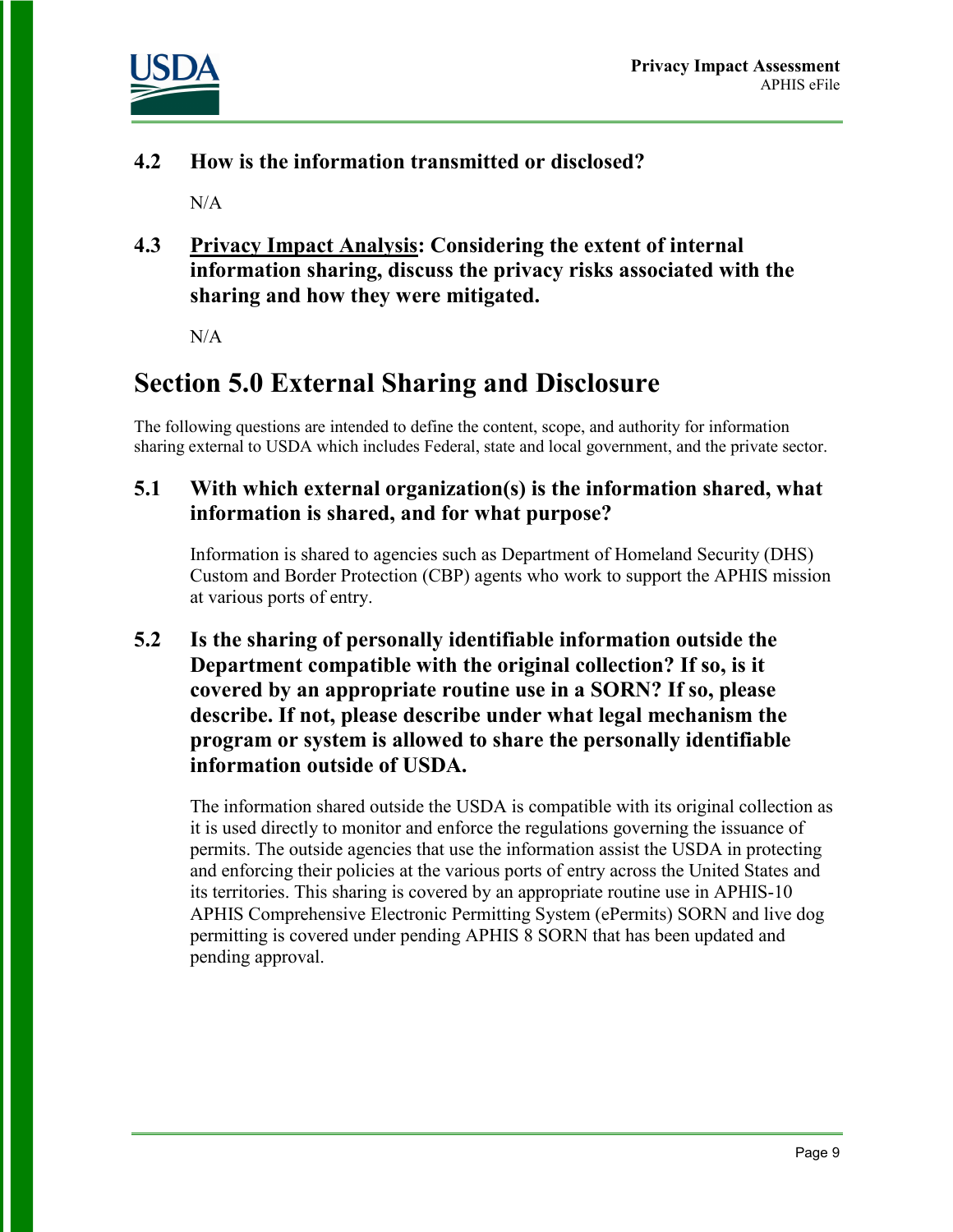

#### **5.3 How is the information shared outside the Department and what security measures safeguard its transmission?**

The information is shared through controlled user access as defined by system requirements. The user's role, is limited to the information needed to perform their duties.

#### **5.4 Privacy Impact Analysis: Given the external sharing, explain the privacy risks identified and describe how they were mitigated.**

The information shared is protected through various levels of security and policy. The system itself is protected by role-based access layers and positive identification techniques to ensure that only people authorized to view and act upon information about others can do so. By policy, individuals are only able to access the information they need to perform their duties and should not share the information with anyone unless specifically authorized. No reports are shared externally. In addition, limited information is sent to CBP through secure file transfer based on role-based permissions.

## **Section 6.0 Notice**

The following questions are directed at notice to the individual of the scope of information collected, the right to consent to uses of said information, and the right to decline to provide information.

#### **6.1 Was notice provided to the individual prior to collection of information?**

Yes, prior to logging into APHIS eFile and providing information the user is required to acknowledge a privacy and security notice. This page also provides additional links that provide the user further information on their rights.

#### **6.2 Do individuals have the opportunity and/or right to decline to provide information?**

No, applicants must provide the information in order to obtain a permit.

#### **6.3 Do individuals have the right to consent to particular uses of the information? If so, how does the individual exercise the right?**

The individual does not have the ability to consent (or opt out) of particular uses of the information collected in the system.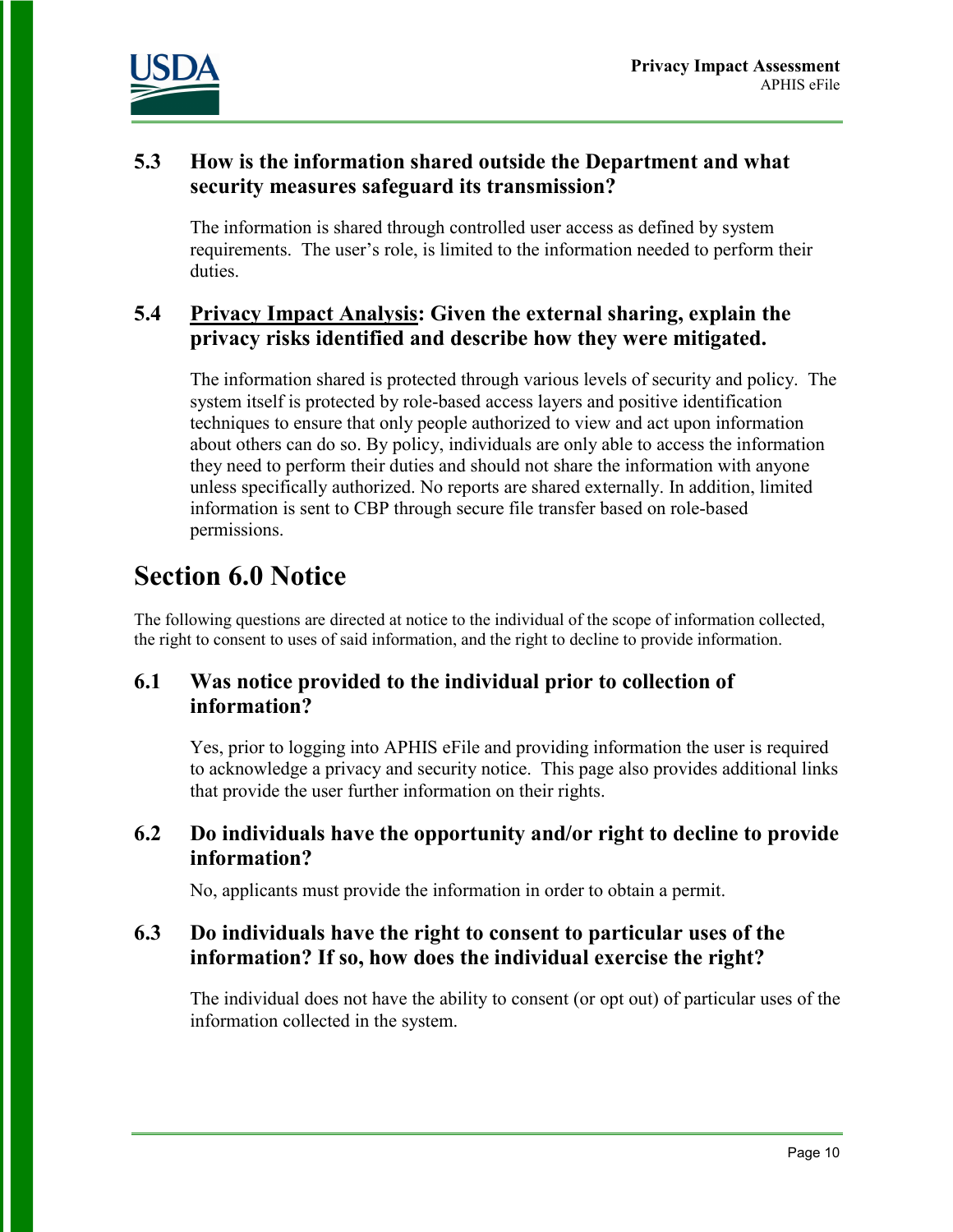

#### **6.4 Privacy Impact Analysis: Describe how notice is provided to individuals, and how the risks associated with individuals being unaware of the collection are mitigated.**

Individuals are provided sufficient notice as to their rights and are required to positively acknowledge receipt of this notice prior to using the APHIS eFile system. Users are not permitted to submit an application without first acknowledging they understand the information is being collected and used for the purposes of reviewing and issuing regulatory decisions regarding permit issuance. A privacy statement will appear at the bottom of the system home page. The public is also made aware through the publication of the SORN(s).

## **Section 7.0 Access, Redress and Correction**

The following questions are directed at an individual's ability to ensure the accuracy of the information collected about them.

#### **7.1 What are the procedures that allow individuals to gain access to their information?**

The procedures that allow individuals to gain access to their information is documented in the System of Records Notice located at the following link:

https://www.ocio.usda.gov/policy-directives-records-forms/recordsmanagement/system-records

#### **7.2 What are the procedures for correcting inaccurate or erroneous information?**

Customers may access information by submitting a Freedom of Information Act (FOIA) request to: APHIS FOIA Office, 4700 River Road, Unit 50, Riverdale, MD 20737 or email the FOIA Officer at FOIA. Officer $(a)$ <sub>aphis.usda.gov.</sub>

The USDA Privacy Policy can be located at the following URL: https://www.usda.gov/privacy-policy. Information about FOIA/Privacy Act requests can be found at:

https://www.aphis.usda.gov/aphis/resources/foia/ct\_how\_to\_submit\_a\_foia\_request

#### **7.3 How are individuals notified of the procedures for correcting their information?**

They are notified via the system of records notice.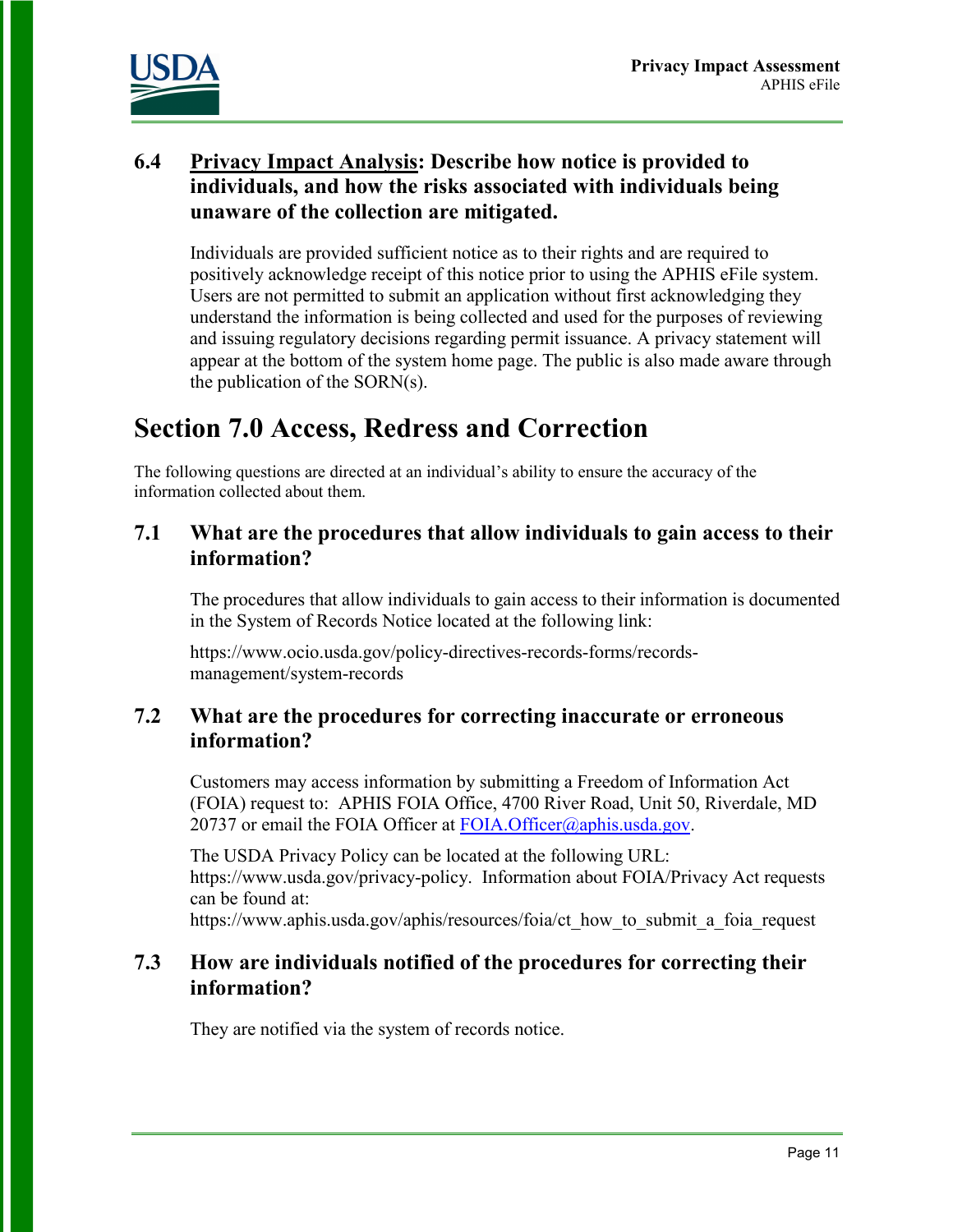

**7.4 If no formal redress is provided, what alternatives are available to the individual?** 

 $N/A$ 

#### **7.5 Privacy Impact Analysis: Please discuss the privacy risks associated with the redress available to individuals and how those risks are mitigated.**

No privacy risks are associated with the redress available. The redress procedures were developed based on the requirements of the Privacy Act.

## **Section 8.0 Technical Access and Security**

The following questions are intended to describe technical safeguards and security measures.

#### **8.1 What procedures are in place to determine which users may access the system and are they documented?**

APHIS implements a Rules of Behavior (ROB) for which all users must consent prior to being granted systems credentials for access. The system inherits the USDA implementation of User Security Awareness training which is provided annually by the Department. In addition, APHIS provides personally identifiable Information Lite training via AgLearn.

Safeguards:

All APHIS eFile users are required to complete USDA's registration process called eAuthentication, a system that enables individuals to obtain user-identification accounts that allow password protected access to certain USDA web-based applications and services through the Internet. The web-based service identifies and validates USDA customers before they can access APHIS eFile. Role-based security and access rights are implemented to protect the security of the information. Additionally, the APHIS eFile security plan includes management, operational, and technical controls to prevent misuse of data by system users.

#### **8.2 Will Department contractors have access to the system?**

Only specifically authorized Department contractors have access to the system. Those individuals must first obtain relevant security clearances along with specific authorization to access information at various levels.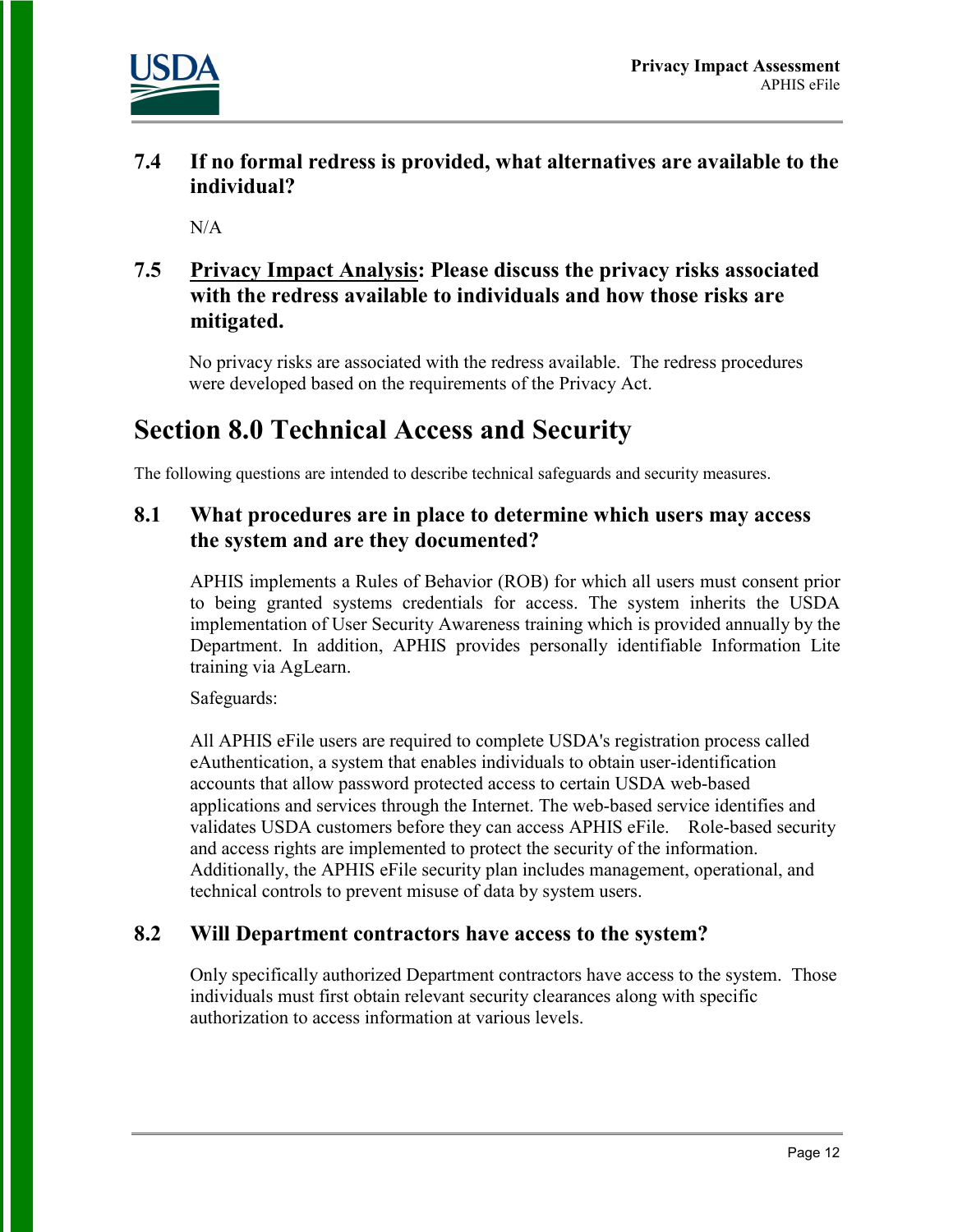

#### **8.3 Describe what privacy training is provided to users either generally or specifically relevant to the program or system?**

The MRP Privacy Program requires all APHIS users to take the USDA Protection of PII training on an annual basis. Names are submitted to the MRP Privacy Compliance Officer and the training is added to their AgLearn account.

#### **8.4 Has Certification & Accreditation been completed for the system or systems supporting the program?**

Yes.

#### **8.5 What auditing measures and technical safeguards are in place to prevent misuse of data?**

All users are required to have an individual user account to the application system. Both MRP and DSC perform active monitoring and oversight of account management best practices using account management policy and active reporting.

#### **8.6 Privacy Impact Analysis: Given the sensitivity and scope of the information collected, as well as any information sharing conducted on the system, what privacy risks were identified and how do the security controls mitigate them?**

This information is protected through various levels of security and policy. The system itself is protected by role-based access layers and positive identification techniques to ensure that only people authorized to view and act upon information about others can do so. In addition, the system is designed to track all changes made against the lifetime of a record (version history). Data is retained a minimum of 5 years, but not to exceed 30 years. Length of retention is governed by the type of record.

## **Section 9.0 Technology**

The following questions are directed at critically analyzing the selection process for any technologies utilized by the system, including system hardware and other technology.

#### **9.1 What type of project is the program or system?**

APHIS eFile is a web based information system on a cloud base system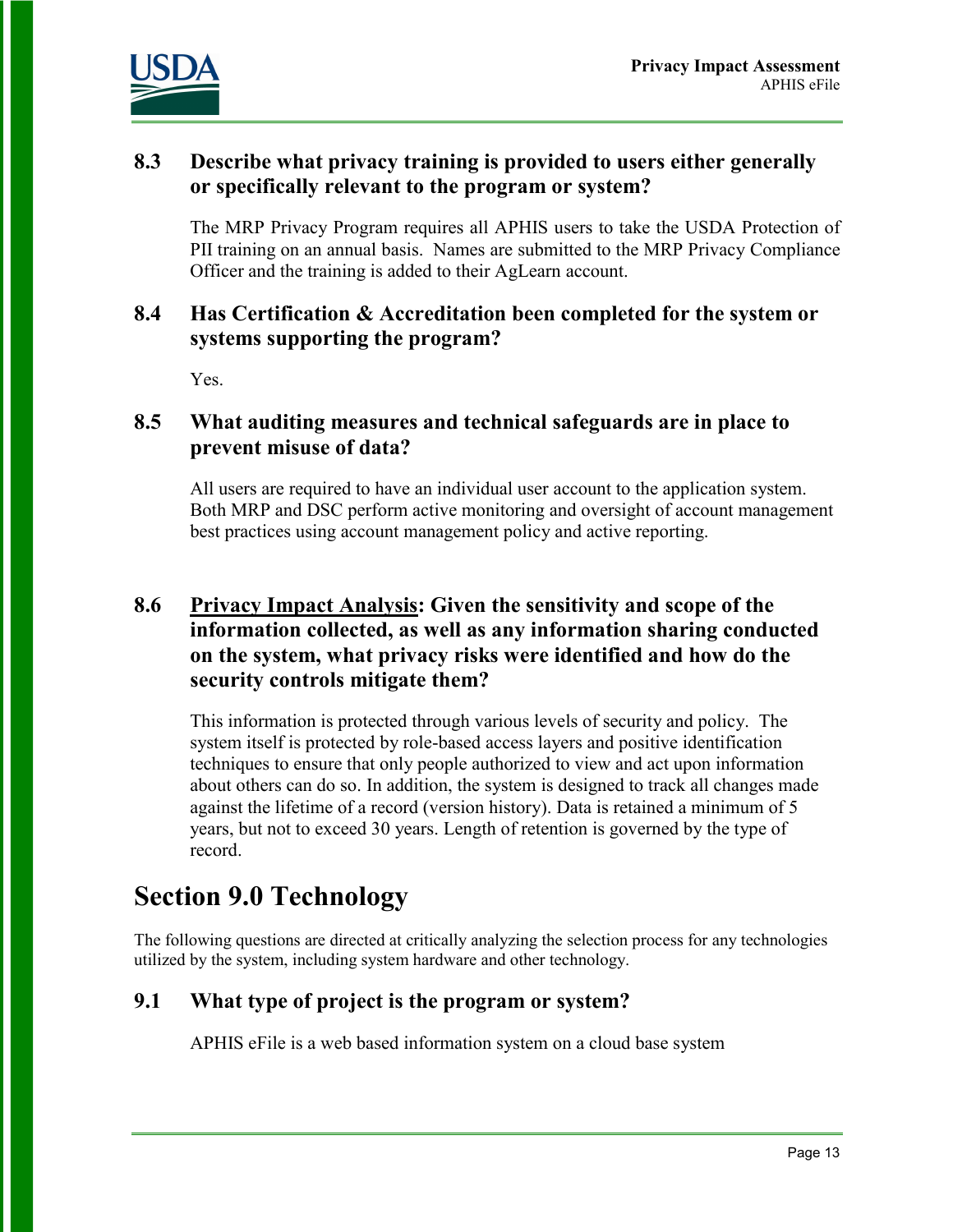

#### **9.2 Does the project employ technology which may raise privacy concerns? If so please discuss their implementation.**

The system resides on the Salesforce cloud platform. The information is being managed by a contractor and storage and protections are not in the control of the agency. However, the platform is FedRAMP approved.

### **Section 10.0 Third Party Websites/Applications**

The following questions are directed at critically analyzing the privacy impact of using third party websites and/or applications.

**10.1 Has the System Owner (SO) and/or Information Systems Security Program Manager (ISSPM) reviewed Office of Management and Budget (OMB) memorandums M-10-22 "Guidance for Online Use of Web Measurement and Customization Technology" and M-10-23 "Guidance for Agency Use of Third-Party Websites and Applications"?**

Yes

**10.2 What is the specific purpose of the agency's use of 3rd party websites and/or applications?**

Not Applicable

**10.3 What personally identifiable information (PII) will become available through the agency's use of 3rd party websites and/or applications.**

Not Applicable

**10.4 How will the PII that becomes available through the agency's use of 3rd party websites and/or applications be used?**

Not Applicable

**10.5 How will the PII that becomes available through the agency's use of 3rd party websites and/or applications be maintained and secured?**

Not Applicable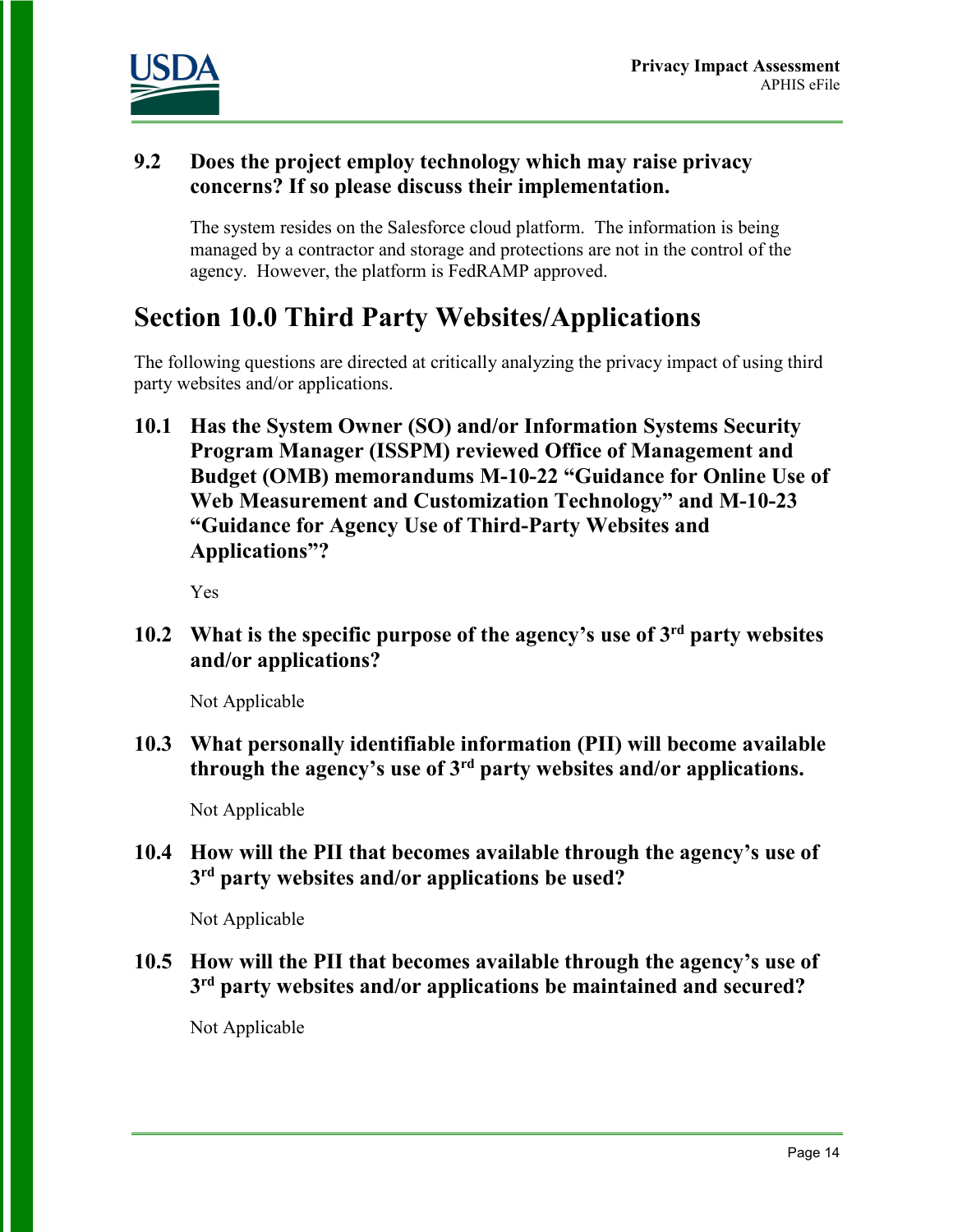

**10.6 Is the PII that becomes available through the agency's use of 3rd party websites and/or applications purged periodically?** 

Not Applicable

**10.7 Who will have access to PII that becomes available through the agency's use of 3rd party websites and/or applications?**

Not Applicable

**10.8 With whom will the PII that becomes available through the agency's use of 3rd party websites and/or applications be shared - either internally or externally?**

Not Applicable

**10.9 Will the activities involving the PII that becomes available through the agency's use of 3rd party websites and/or applications require either the creation or modification of a system of records notice (SORN)?**

Not Applicable

**10.10 Does the system use web measurement and customization technology?**

Not Applicable

**10.11 Does the system allow users to either decline to opt-in or decide to opt-out of of all uses of web measurement and customization technology?**

Not Applicable

**10.12 Privacy Impact Analysis: Given the amount and type of PII that becomes available through the agency's use of 3rd party websites and/or applications, discuss the privacy risks identified and how they were mitigated.** 

Not Applicable